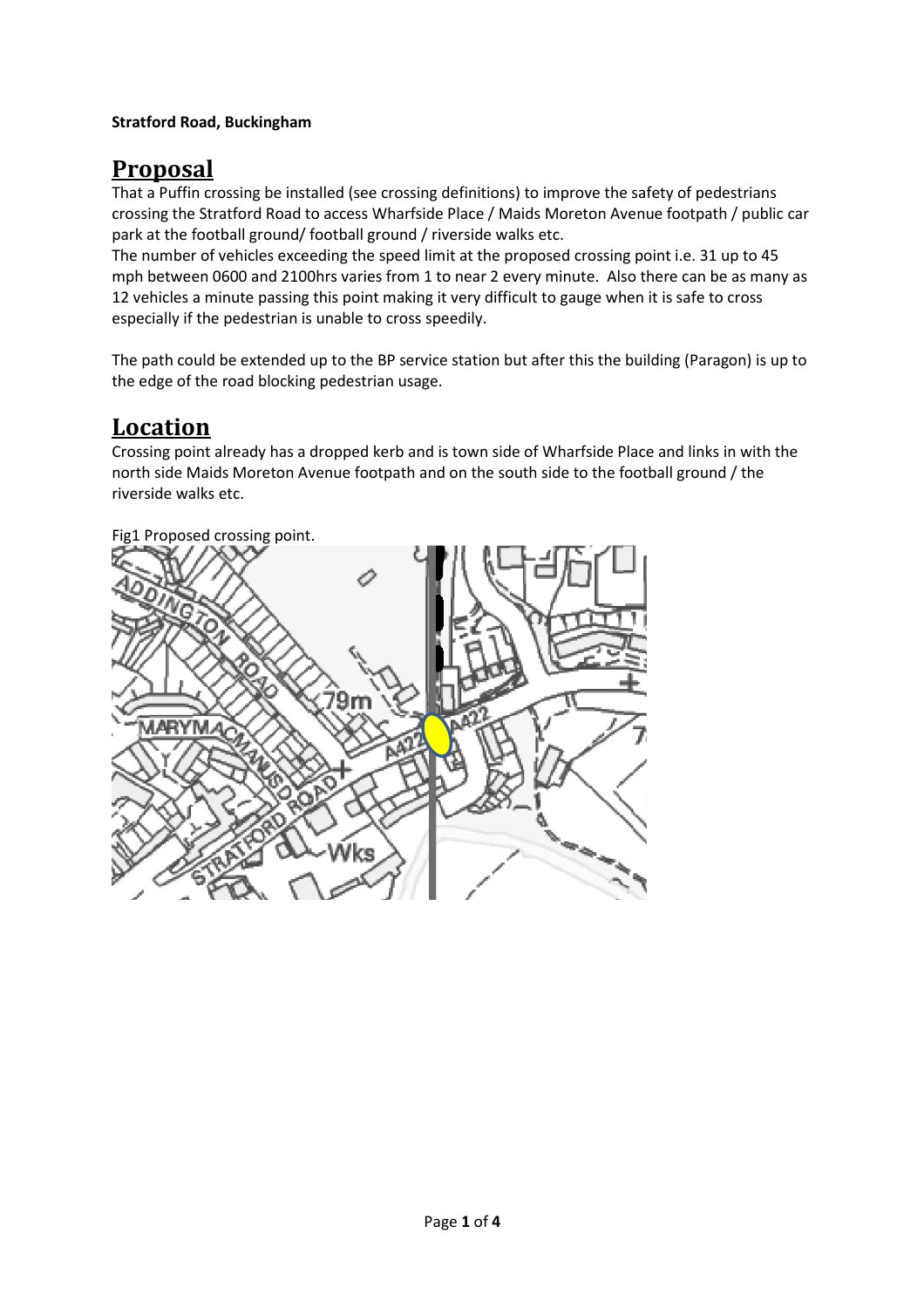Fig2 Arial shot of proposed crossing point.



Fig3 View of crossing point looking out of the town centre.



# **Type**

The proposed type of crossing to be installed is a Puffin crossing (see crossing definitions) the alternative of a refuge is not practical because the road is narrow at this point and would not meet the standard required for a refuge crossing.

Compared to a traditional Pelican crossing, Puffin crossings reduce the amount of times a pedestrian is injured by 24%. For motor vehicle drivers who were injured, this is reduced by 16%. Compared to Pelican crossings, Puffin crossings are safer to use because they do not have a phase where the amber light flashes to vehicle users, and green man flashes to pedestrians. This phase causes confusion to both vehicle users and pedestrians. Puffin crossings do not use this phase, and show either green or red crossing signals to pedestrians.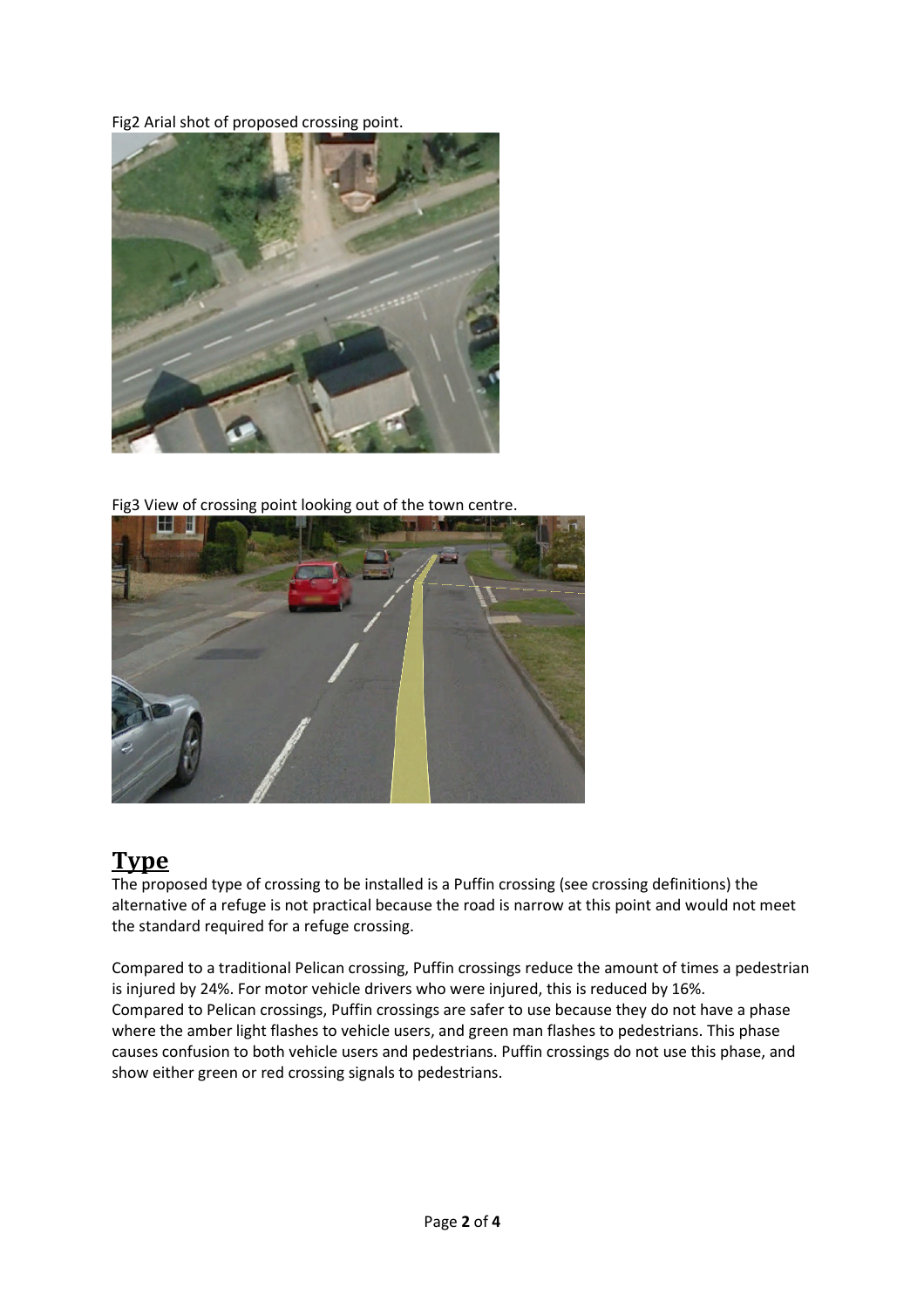### Fig4 schematic of a Puffin crossing



## **Traffic data**

#### **Foot Traffic**

- Public car park (football club) to town centre
- People using the riverside green area
- Residents from Wharfside Place
- Maids Moreton Avenue footpath

### **Vehicle data**

Traffic from a speed pipe capture Thursday 9th January to Wednesday 15th January 2014 Location of speed pipes -Outside Cadet Centre

| Hour           | <16        | $16-$ | $21 -$ | $26 - 31$ | $31 -$ | $36-$ | $41 -$         | 46-            | $51-$          | $56-$          | Grand        |
|----------------|------------|-------|--------|-----------|--------|-------|----------------|----------------|----------------|----------------|--------------|
| of day         | <b>Mph</b> | $21$  | $26$   |           | $36$   | <41   | <46            | $51$           | $56$           | $61$           | <b>Total</b> |
| 6              | 9          | 13    | 183    | 549       | 444    | 184   | 43             | 5              | 0              | $\overline{2}$ | 1432         |
| $\overline{7}$ | 106        | 162   | 1157   | 1845      | 632    | 114   | 18             | $\overline{7}$ | $\mathbf{1}$   | $\overline{2}$ | 4044         |
| 8              | 457        | 605   | 2078   | 1710      | 367    | 67    | 9              | 4              | 3              | 9              | 5309         |
| 9              | 95         | 193   | 1211   | 1526      | 481    | 79    | 16             | 6              | $\mathbf{1}$   | $\overline{2}$ | 3610         |
| 10             | 62         | 189   | 1104   | 1536      | 509    | 90    | 15             | $\mathbf{1}$   | $\mathbf{1}$   | 0              | 3507         |
| 11             | 57         | 150   | 1111   | 1760      | 523    | 94    | 12             | 4              | $\mathbf{1}$   | 2              | 3714         |
| 12             | 53         | 180   | 1226   | 1754      | 523    | 109   | 11             | 4              | 3              | $\mathbf{1}$   | 3864         |
| 13             | 73         | 177   | 1153   | 1779      | 558    | 118   | 21             | $\overline{7}$ | $\mathbf{1}$   | 4              | 3891         |
| 14             | 31         | 156   | 1145   | 1856      | 566    | 115   | 14             | 6              | 4              | 0              | 3893         |
| 15             | 199        | 359   | 1644   | 1971      | 527    | 97    | $\overline{7}$ | 6              | 4              | $\overline{2}$ | 4816         |
| 16             | 165        | 277   | 1452   | 2120      | 631    | 112   | 15             | 4              | $\overline{2}$ | 2              | 4780         |
| 17             | 97         | 217   | 1667   | 2391      | 697    | 87    | 24             | 8              | 5              | $\overline{7}$ | 5200         |
| 18             | 52         | 111   | 988    | 1856      | 666    | 135   | 27             | 6              | 3              | $\mathbf{1}$   | 3845         |
| 19             | 79         | 73    | 593    | 1255      | 542    | 148   | 14             | 5              | $\mathbf{1}$   | 0              | 2710         |
| 20             | 12         | 24    | 333    | 788       | 397    | 101   | 27             | 4              | $\mathbf{1}$   | 0              | 1687         |
| 21             | 67         | 69    | 269    | 539       | 226    | 83    | 17             | 3              | $\mathbf{1}$   | $\mathbf{1}$   | 1275         |
| Grand          | 1614       | 2955  | 17314  | 25235     | 8289   | 1733  | 290            | 80             | 32             | 35             | 57577        |
| <b>Total</b>   |            |       |        |           |        |       |                |                |                |                |              |

I have excluded 2200 to 0500hrs but include all seven days.